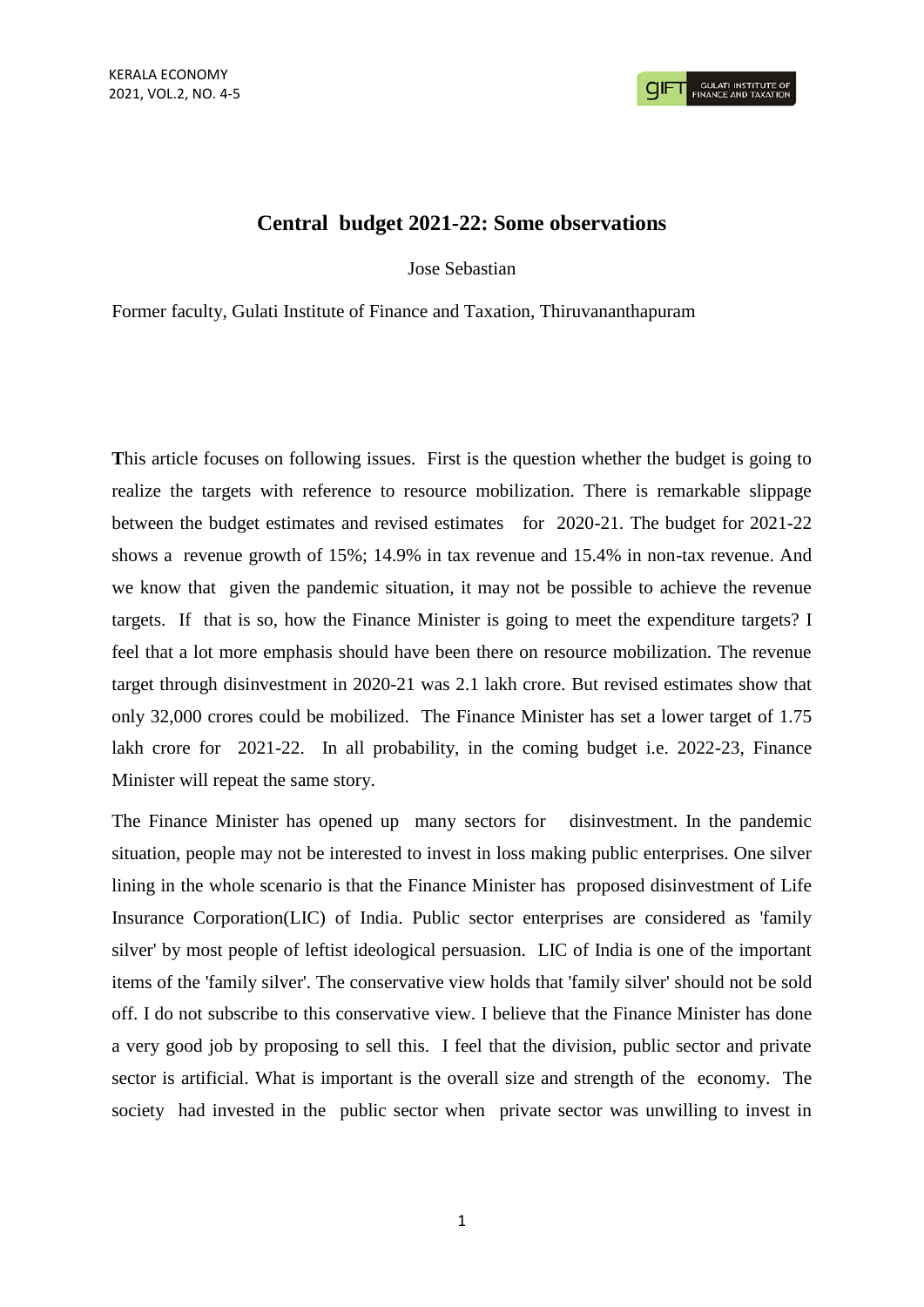KERALA ECONOMY

those sectors. As the private sector comes forward to invest in those sectors, there is nothing wrong in selling these assets to private sector and use the resources productively. Now, due to the pandemic situation, the country is not able to mobilise adequate public resources through tax and non-tax sources. So the government is left with no option other than selling the family silver. I think there is considerable scope for mobilizing resources by monetization of public assets like land.

Coming to public expenditure, the budget proposes 34.5% increase in capital expenditure. By the time budget is finally approved and expenditures are incurred, you know, it may not be possible for the Finance Minister to control revenue expenditure. Capital expenditure will have to be slashed to accommodate the increase in revenue expenditure. Because this is the way finances are managed for quite some time in our country. I am a bit apprehensive about it but let us hope for the best. If the performance of the economy improves and production process is fully carried out, GST revenues may show faster growth. GST revenues of the past few months suggest such a trend. Thus 15% to 20% increase in capital expenditure is possible.

I do agree that the Finance Minister has limitations in mobilizing additional resources in the backdrop of the pandemic. But still she could have tried to mobilise a few more thousand crores by raising the marginal tax rates of super-rich. This could have been achieved without much adverse impact on the level of consumption and welfare to the elites. As our Finance Minister Dr. Thomas Isaac rightly pointed out, the corporate sector received lot of concessions. I feel that the Corporate sector itself would have benefitted much if resources were mopped up from them and transferred to the poorer sections through some kind of cash transfers. It is really baffling to me why this is not done.

There is absolutely no proposal in the budget to raise the income of the ordinary people. This is different from the scenario emerging from most developed and developing countries. You know in developed countries lot of cash transfers are taking place. In the United States, families are given \$ 1200 as cash transfers. I do agree that it may not be possible for India to match this. But if the Finance Minister had announced a cash transfers to the tune of Rs.500 to farmer families and families of marginalized sections, it will straight away reach the local market. The increased consumption of industrial products will lead to increased industrial